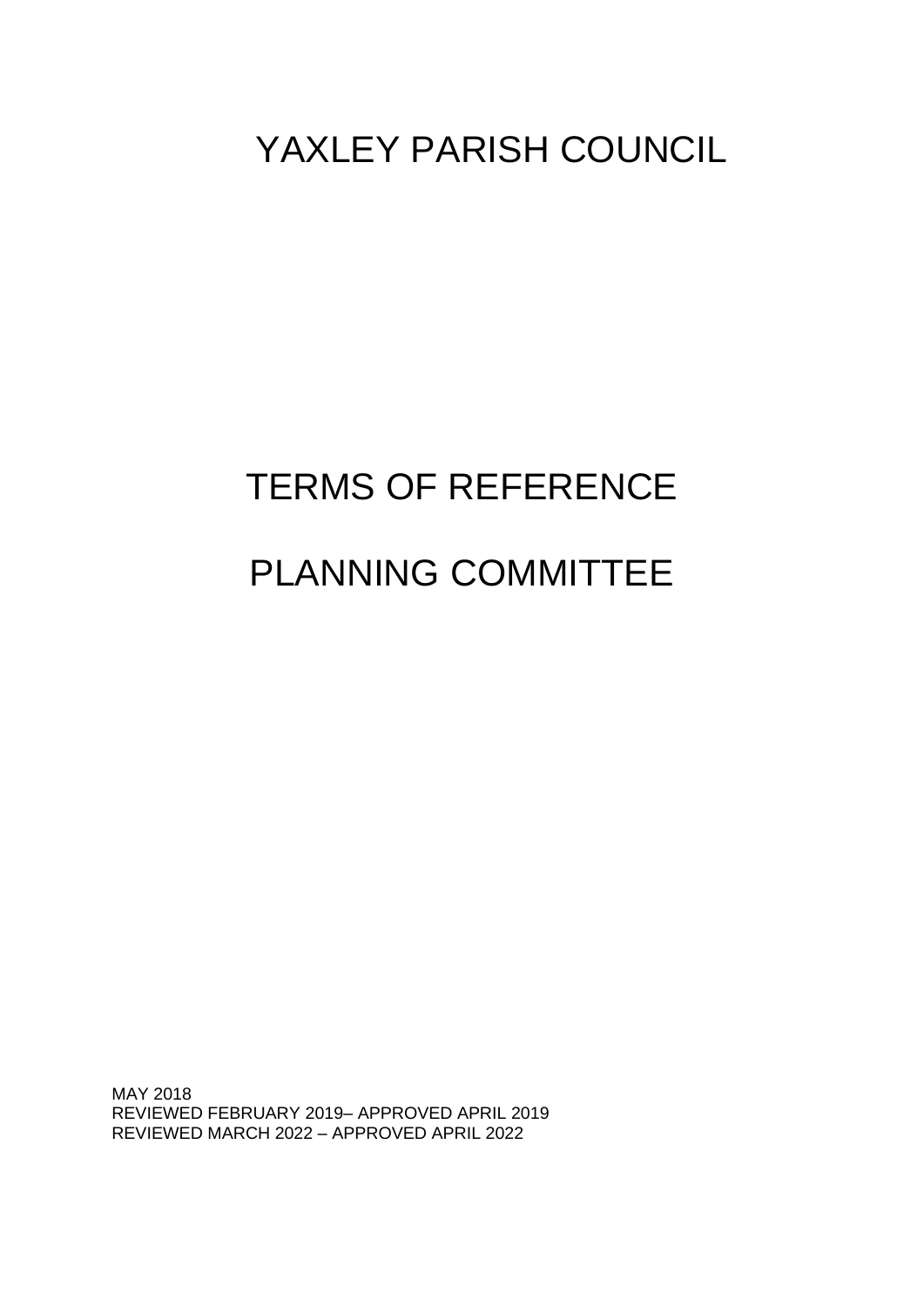#### **DELEGATED POWERS**

Members will be advised by the Clerk whether or not a particular item under discussion is within the Committee (or Sub-Committee's) delegated powers. The minutes will then record the decision as "RESOLVED". If it is not, then the minutes will show the decision as "RECOMMENDED", and will then be brought to the Council's particular attention by the Chairman of the Committee at the next meeting of the Council when seeking approval and adoption of the Committee's minutes.

In any case where a Committee (or Sub) Chairman and Vice Chairman are either unsure whether or not any matter falls within delegated powers, or whether or not any matter should be determined by them, they should refer that matter to the next highest level of decision. A power delegated does not always have to be exercised.

#### **POWERS SPECIFICALLY DELEGATED TO THE CLERK**

- **1.0** Authorising expenditure on items where the Council, or the appropriate Committee under delegated powers, within a budget approved by the Council, has agreed the expenditure.
- **2.0** Investing monies held by the Council with a view to obtaining the best rates of interest, provided that the monies are invested through the Council's appointed bankers, the Post Office or a reputable building society.
- **3.0** The power to act as the Council's "Proper Officer" in all cases where any legislation requires the appointment of such an officer.
- **4.0** To act as the Responsible Officer for Health and Safety, and as the Council's Proper Officer in all cases where legislation so requires.
- **5.0** To respond to Planning Applications on behalf of the Parish Council, where time does not allow for a meeting and subject to consultation with Planning Committee Members.

#### **PUBLIC AND PRESS**

Under Section 1(2) of the Public Bodies (Admission to Meetings Act 1960) "that as publicity would be prejudicial to the public interest by reason of the {Special} {Confidential} nature of the business about to be transacted at Agenda Item… Namely… (state nature of business eg 'Discuss Clerk's Contract'), it is advisable in the public interest that the Public and Press be temporarily excluded from this meeting and they are herewith instructed to withdraw."

Exclusion of the public and press must be minuted but it does not have to be on the Agenda.

The exclusion of public and press should be used prudently and the Council must be clear on the reasons for doing so.

The press and public can be excluded for the following reasons:

- **1.0** To discuss terms of service, or to discuss the conduct and dismissal of a member of staff
- **2.0** Terms and proposals and counter proposals in negotiating contracts
- **3.0** Preparation for legal proceedings
- **4.0** The early stages of a dispute
- **5.0** The early stages of agreeing tender/quotation details
- **6.0** The approval of tender/quotation details
- **7.0** To discuss a matter of commercial sensitivity